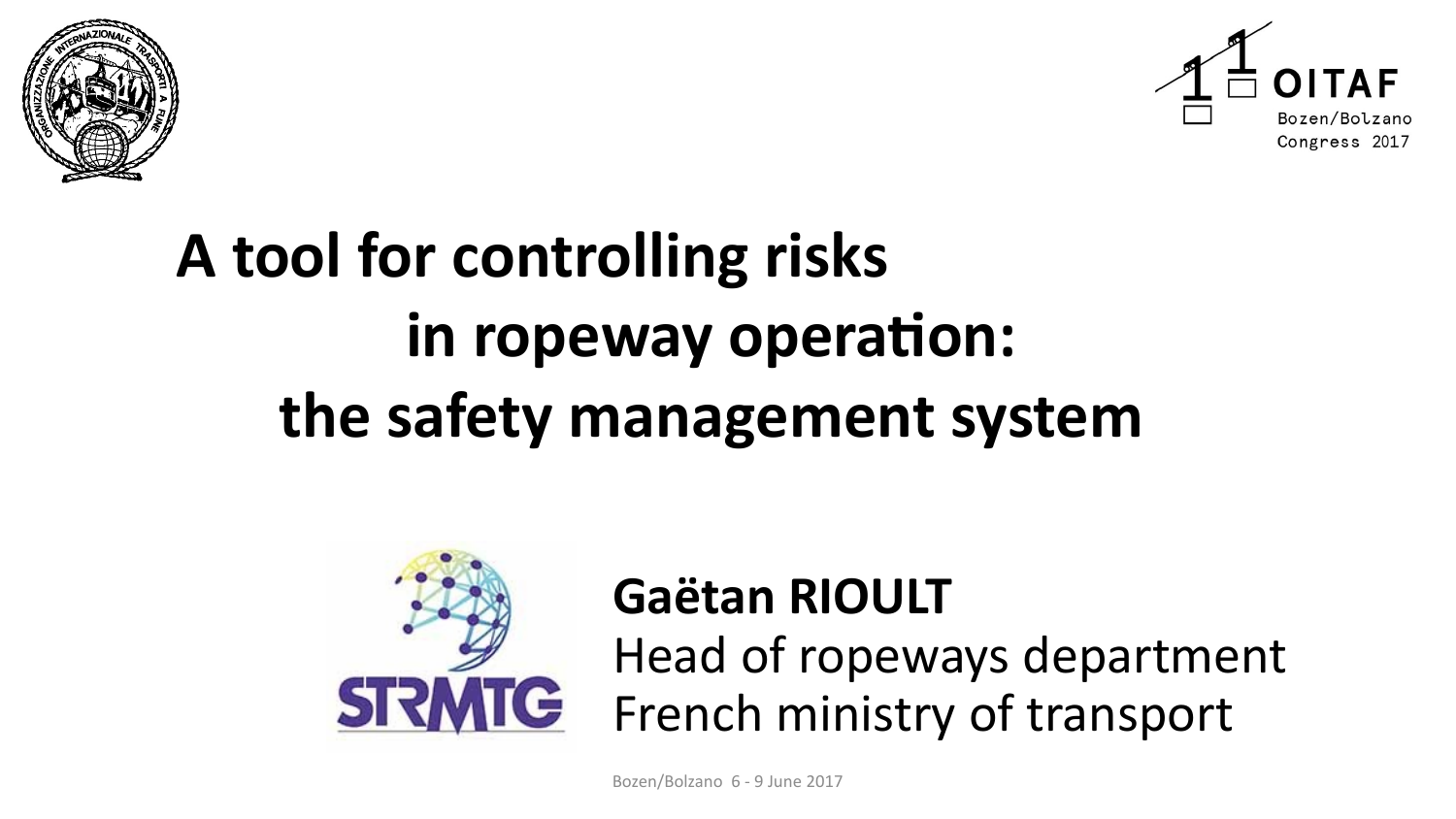



#### **Ropeways as urban public transport systems : a safe transport**

A rather satisfactory image towards users and the public authorities regarding safety French statistics to objectify this image :





Nombre de victimes (blessés graves ou morts) par saison et par famille d'appareil

Nombre de victimes (blessés graves et tués) pour 100 millions de passages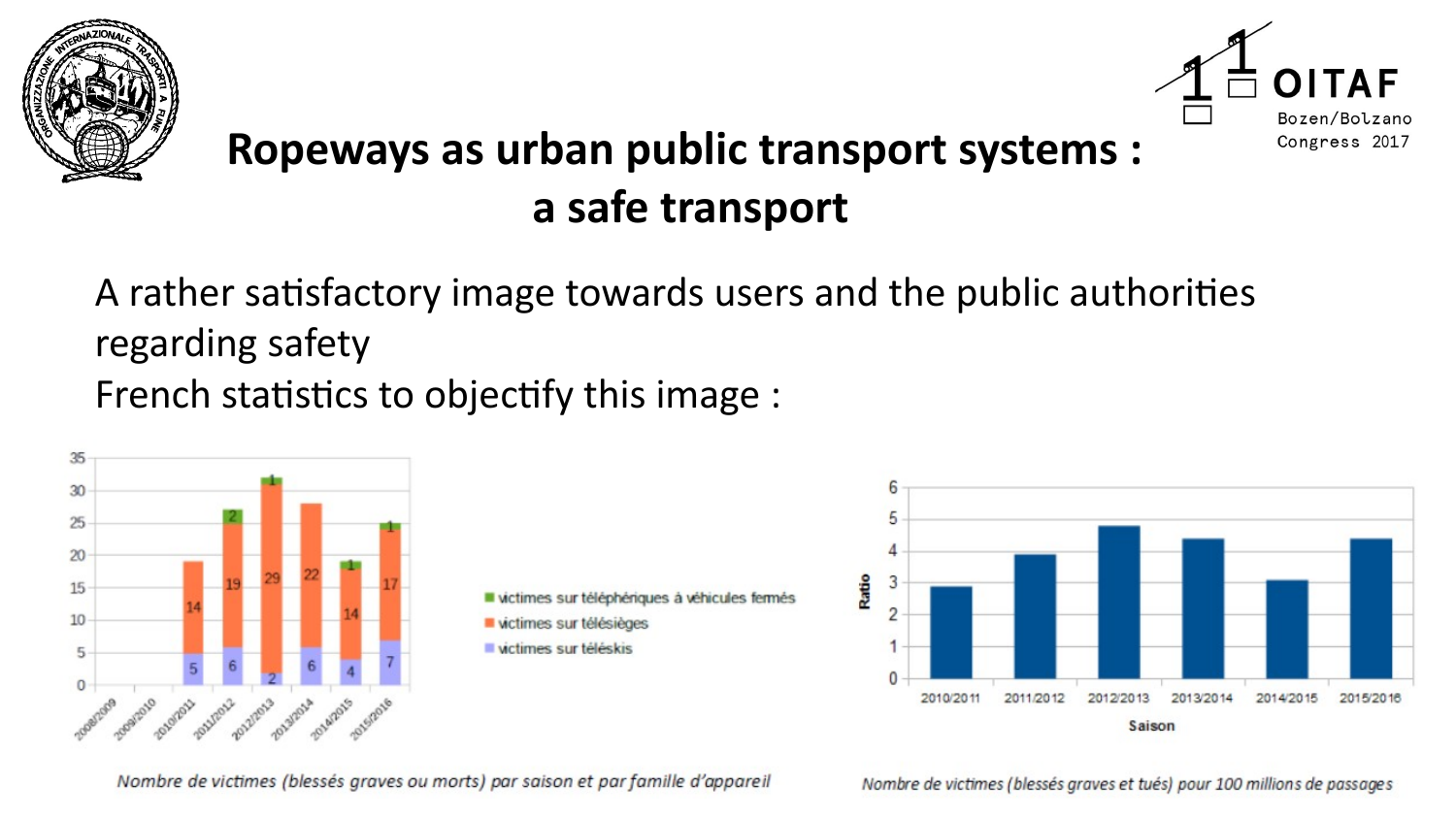



## **Ropeways as urban public transport systems : a safe transport**

Accidents occur mainly on chairlifts

Accidents mainly imputed to the behavior of the victims :

- Lack usually
- Clumsiness
- Essentially in the phases of loading or unloading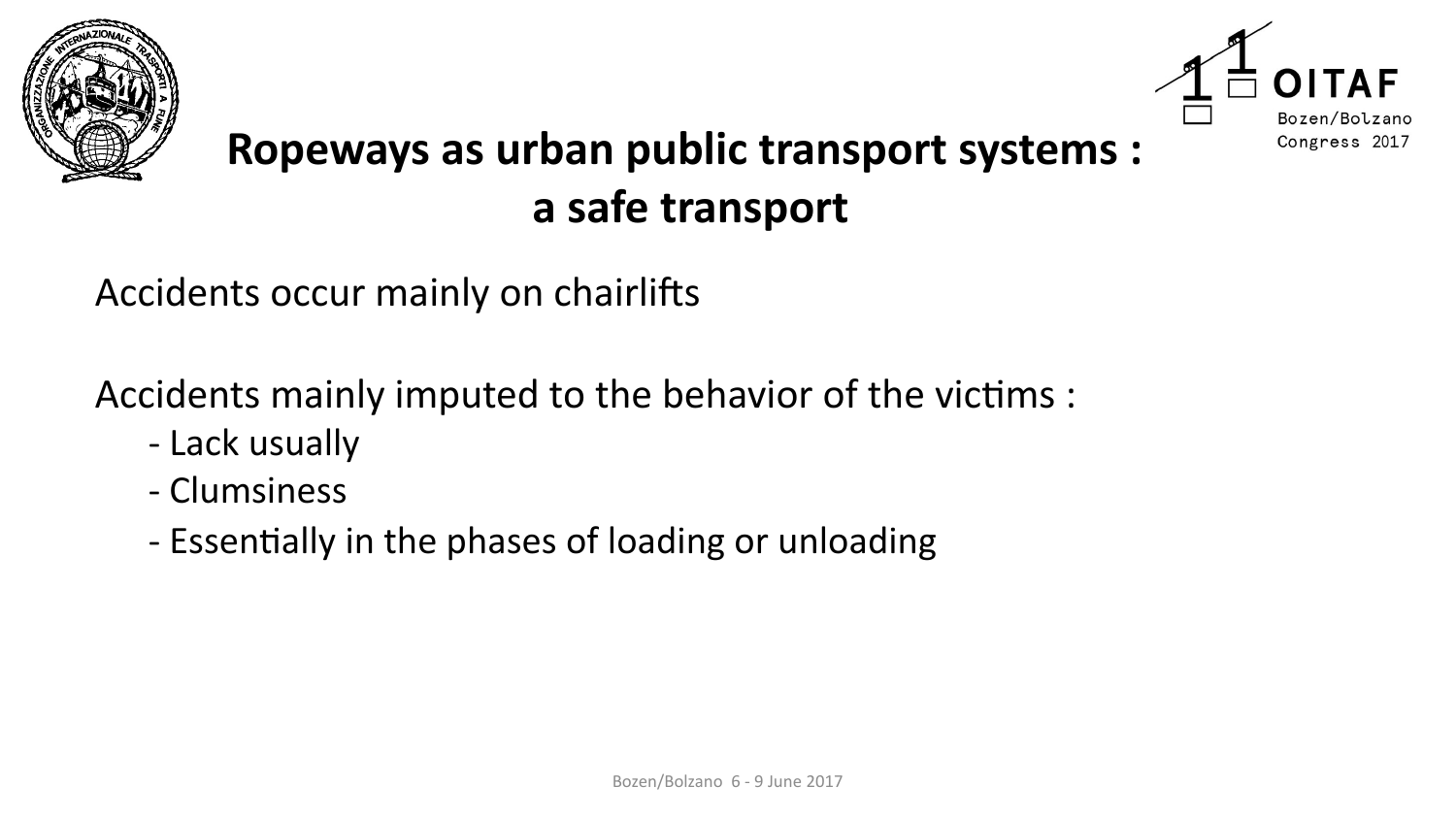



## **Ropeways as urban public transport systems : a safe transport**

No international statistics

Comparison with Austria shows a same level of accidents

Difficult to compare to others public transport systems

But seems honest to conclude to a safe situation for ropeways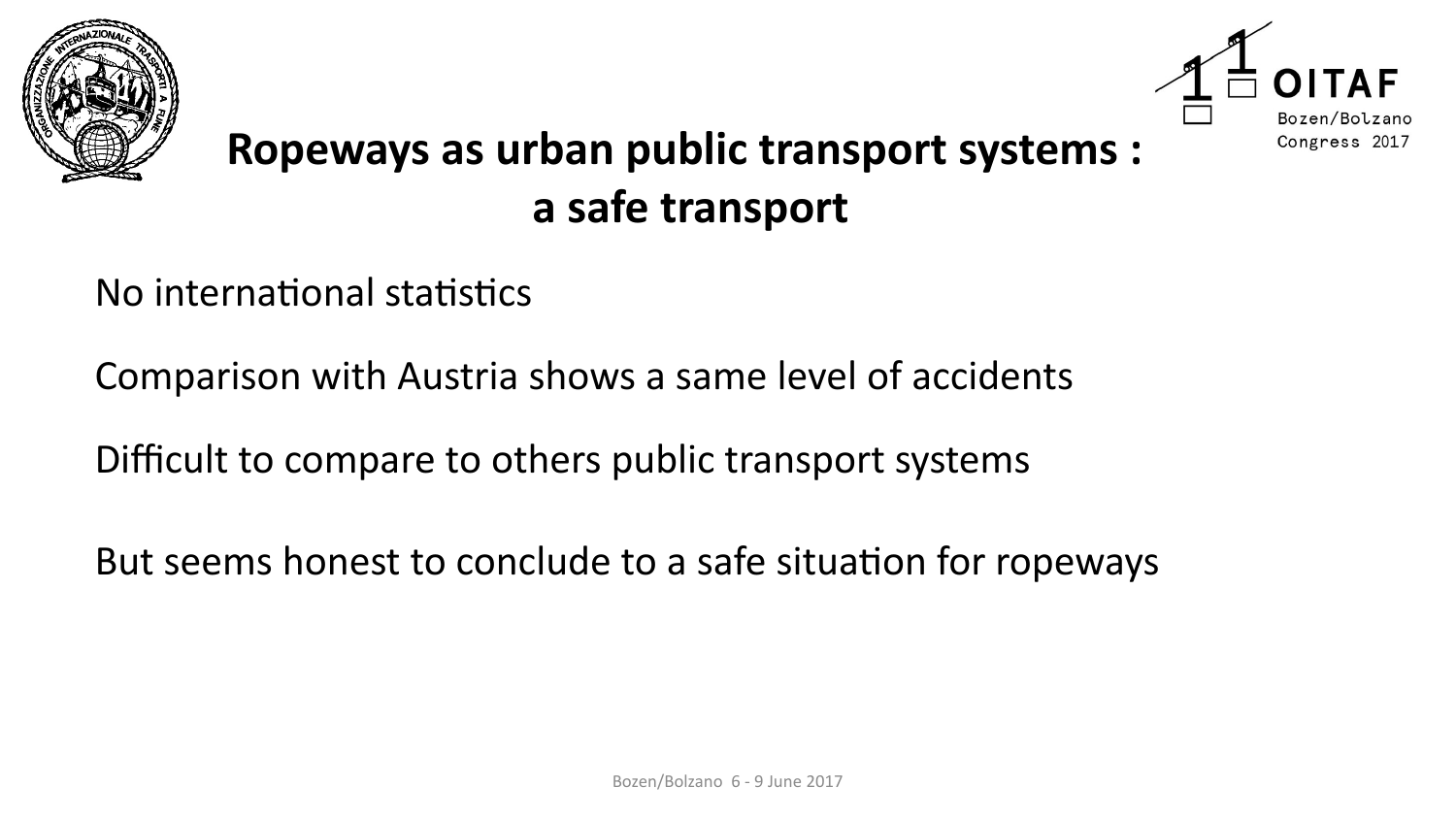



## **Regulations : an important factor for progress of safety**

Regulations exist since a long time in France, like in others countries

Regular revisions, allowing to integrate technical progress and experience feedback

Covering of safety stakes by technical measures => **conformity = safety**

Same approach with european regulation

Bozen/Bolzano 6 - 9 June 2017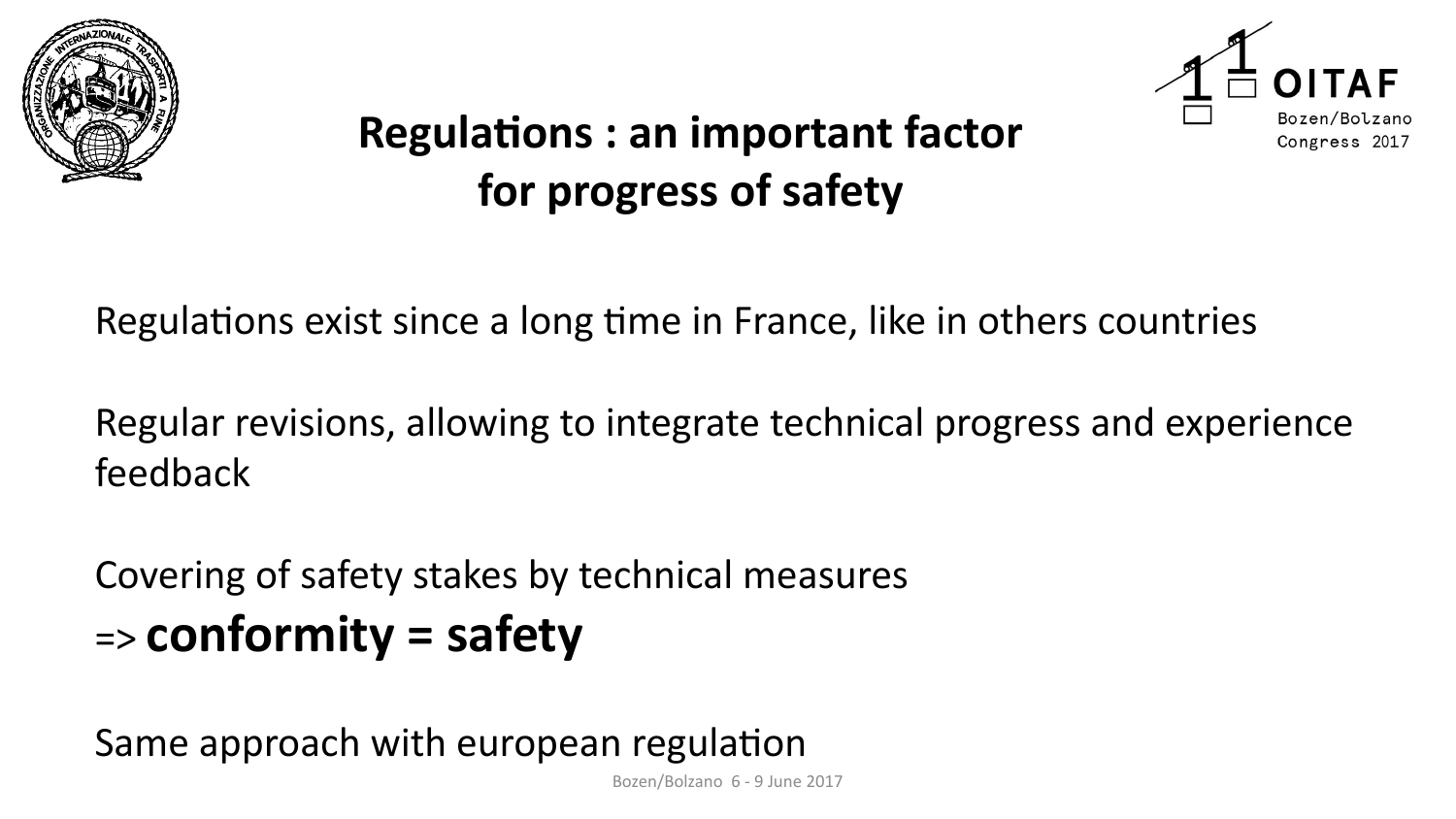



#### **But technical rules are not sufficient**

Accidents show that technical rules are not sufficient to insure safety

Since 2010, several accidents or significant incidents in France, strongly mediatized.

No major degradation of accidentology statistics , but these events show : - the importance of the organizational and human factors in the scenarios of accidents

- a particular sensibility of ropeways towards the public opinion.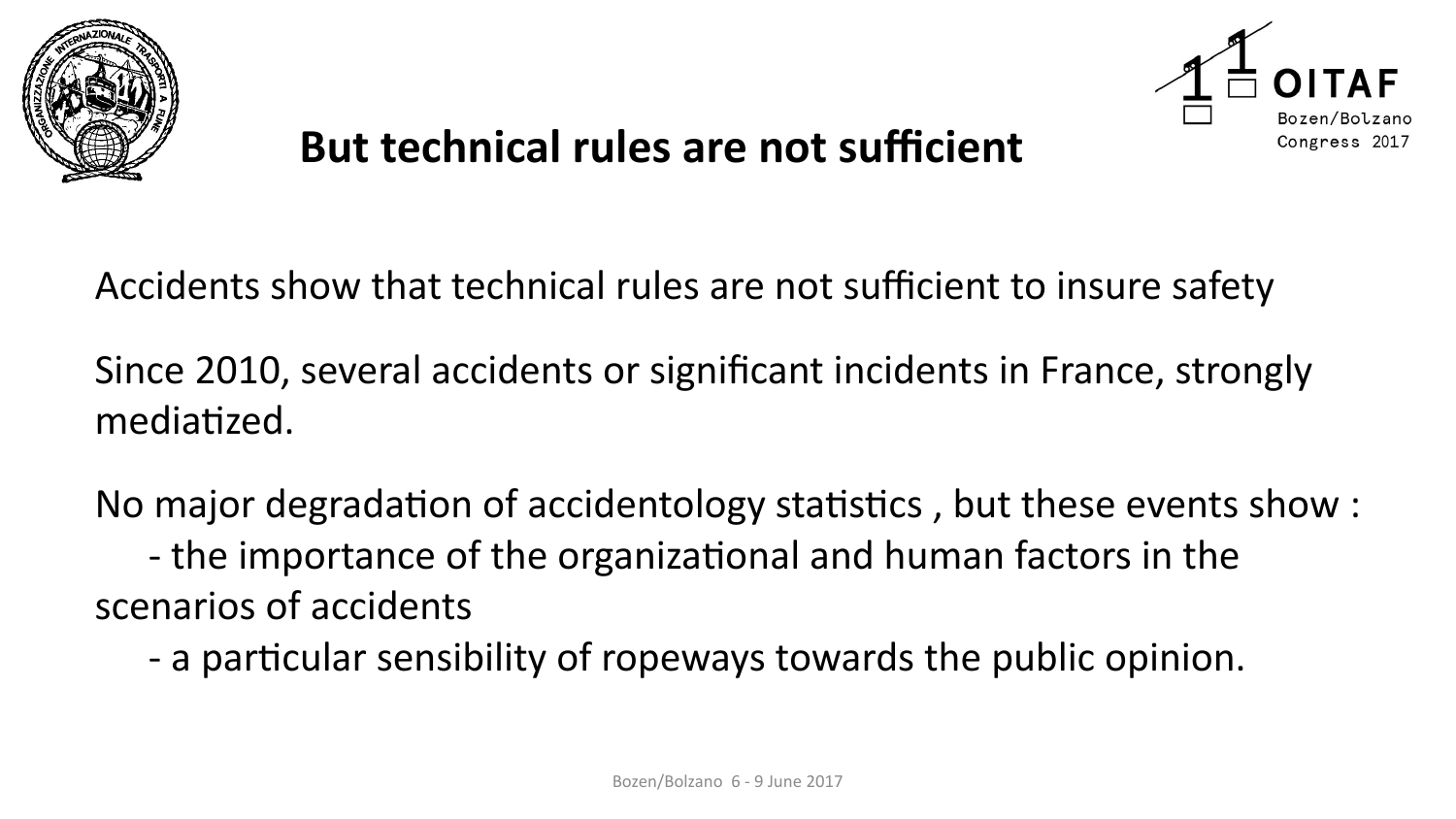



Unloading of a passenger on a detachable chairlift

Passenger retained to the seat by a belt of his backpack

Contributory factor : defect of attention of the station attendant, mobilized by other tasks

Illustrate problems of :

- organization of workstations so as to maintain the vigilance of the staf
- internal control to verify for exemple the implication of staff in their tasks.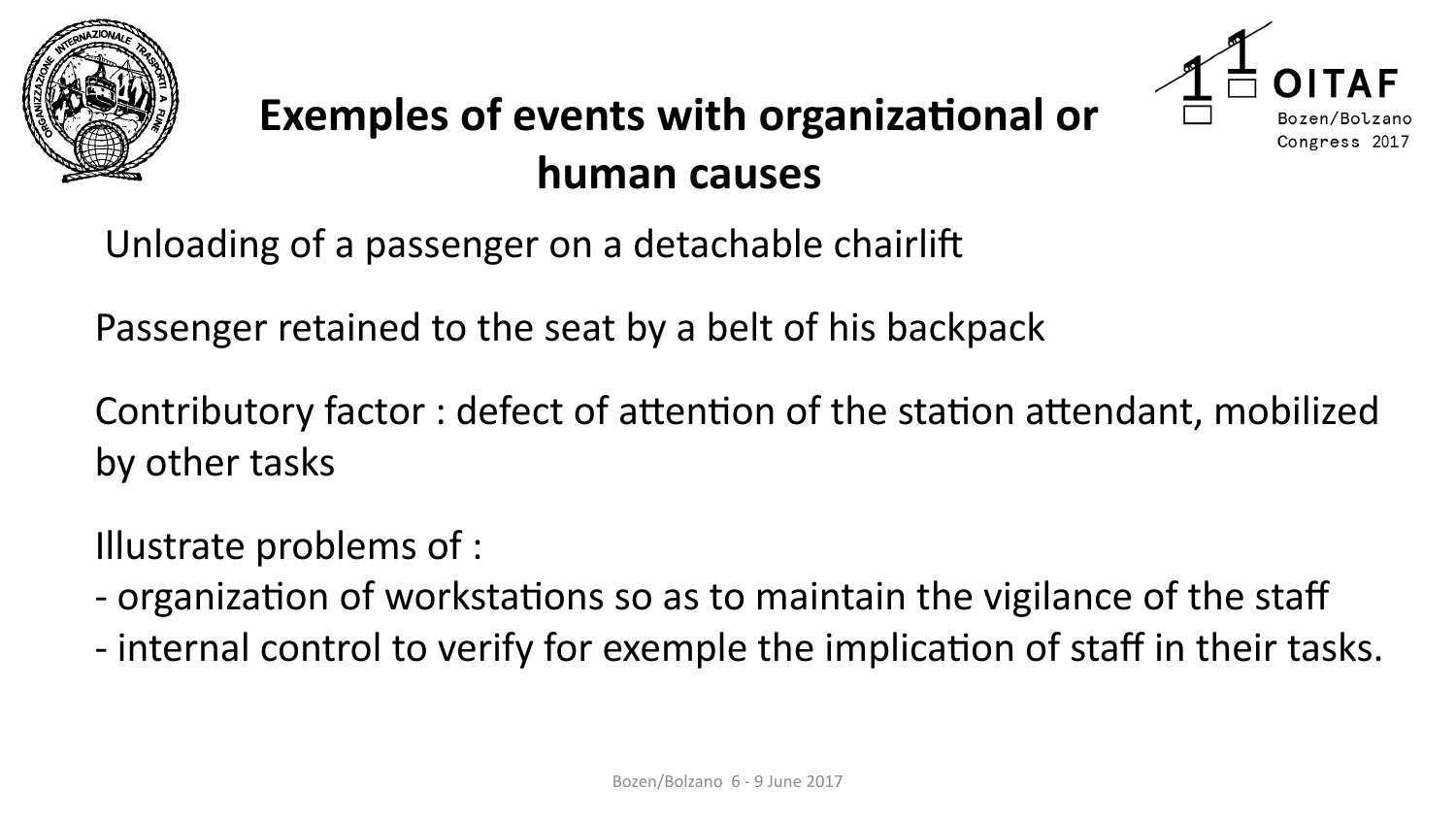



#### Departure « doors open » of a jigback cabin



Regular difficulties to obtain the « ready for operation » due to a fleeting faulty connection in the doors monitoring system.

Compensatory measures were implemented, but they were:

- little strong
- operated in a too systematic way to the detriment of an in-depth research of causes of recurring defects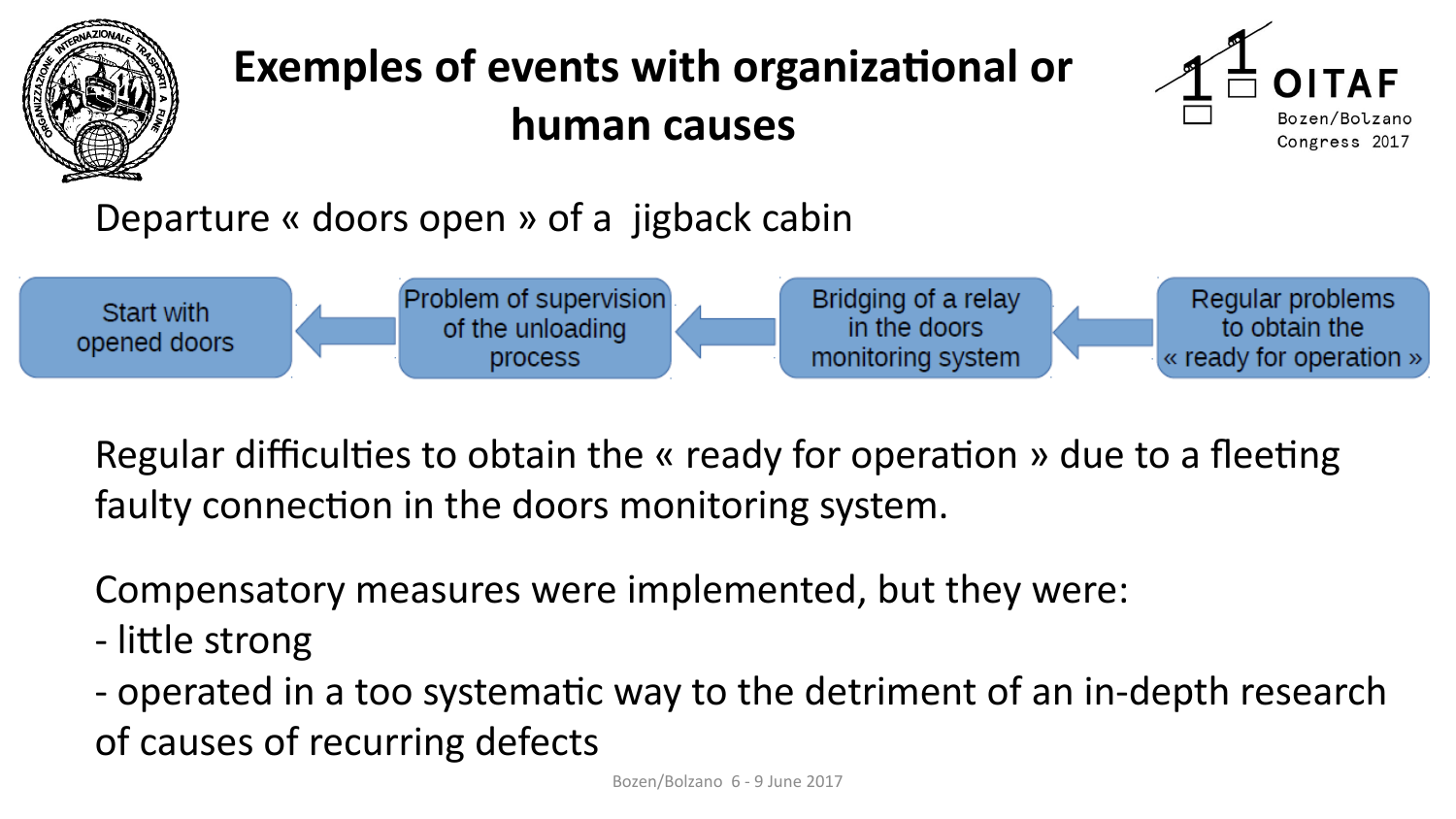



Departure « doors open » of a jigback cabin

Event that highlights problems of management of :

- exceptional situations in operation
- experience feedback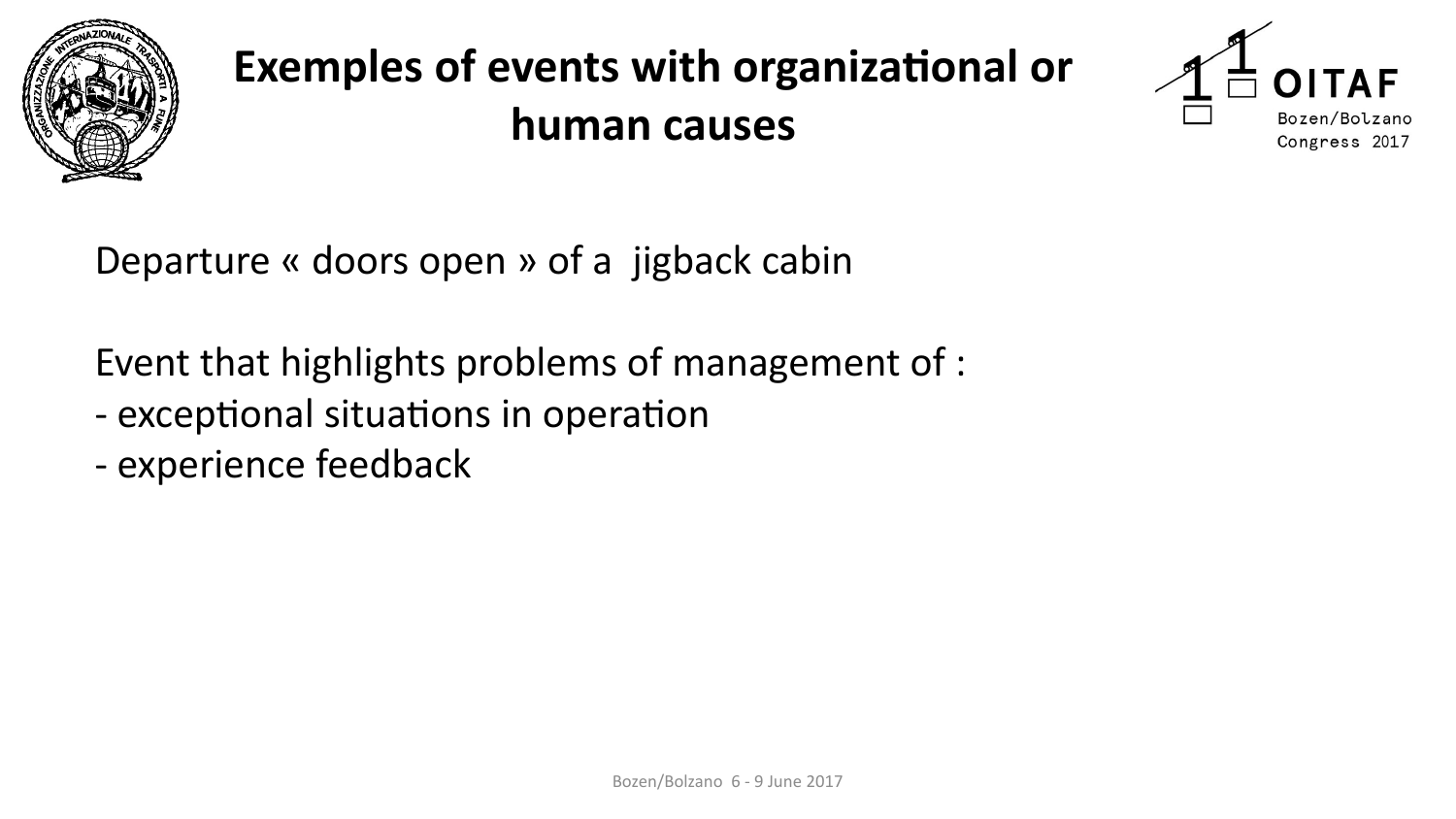



Fall of a chair during operation on a detachable chairlift

After a stop due to a safety device in station, restarting of installation and then fall of an empty chair after its station's exit

Detection by safety device because break of a grip component

Unfortunately, no detection of failure by operator realizing the diagnosis : then restarting and bad attachment to the rope…

Illustrate problems of competency management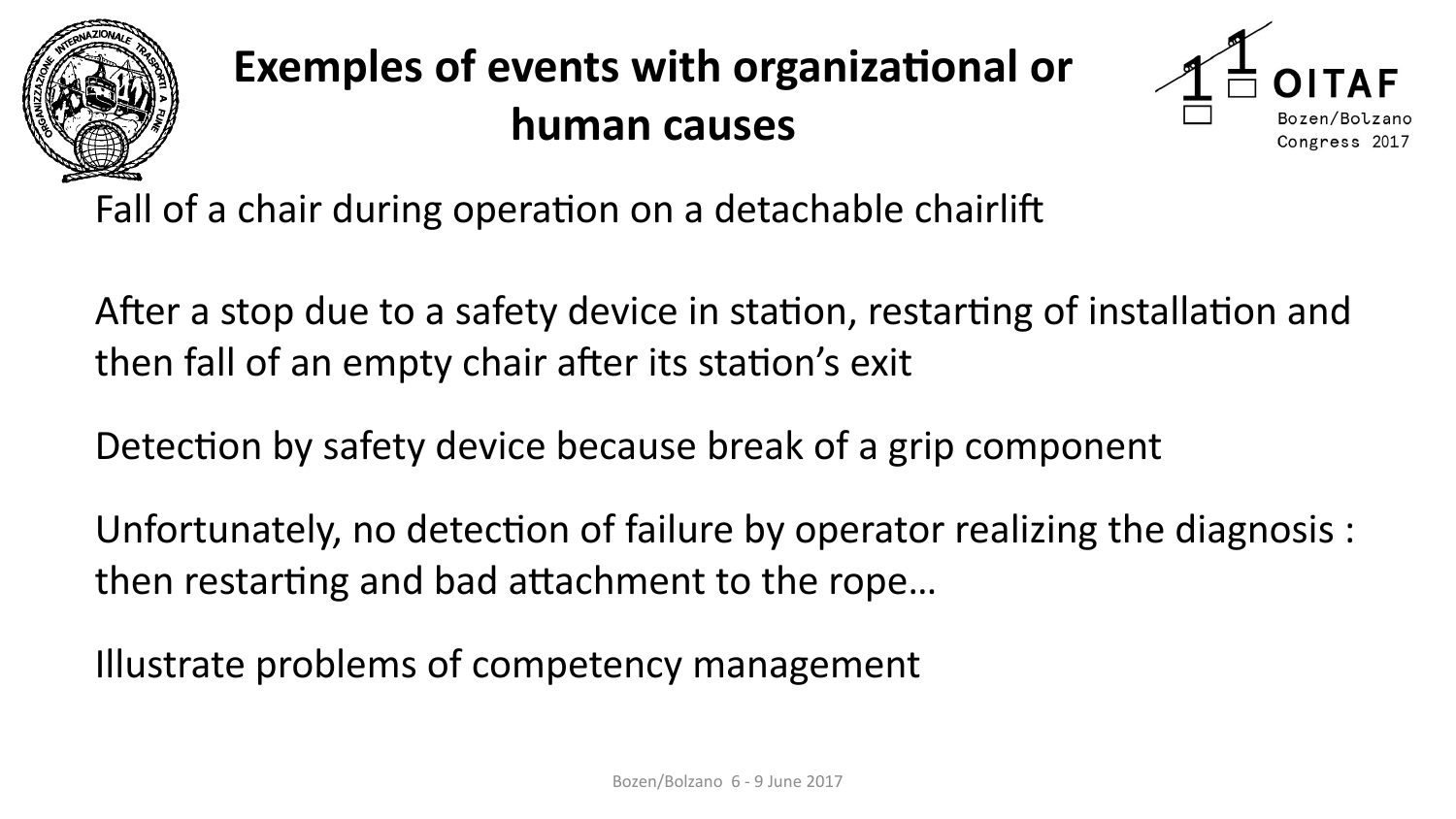



#### **What to do with these events ?**

Aim is not to stigmatize corresponding operators who are besides conscientious and reliable professionals.

But illustration of the idea that "*every disaster builds itself in the darkness of the everyday life*".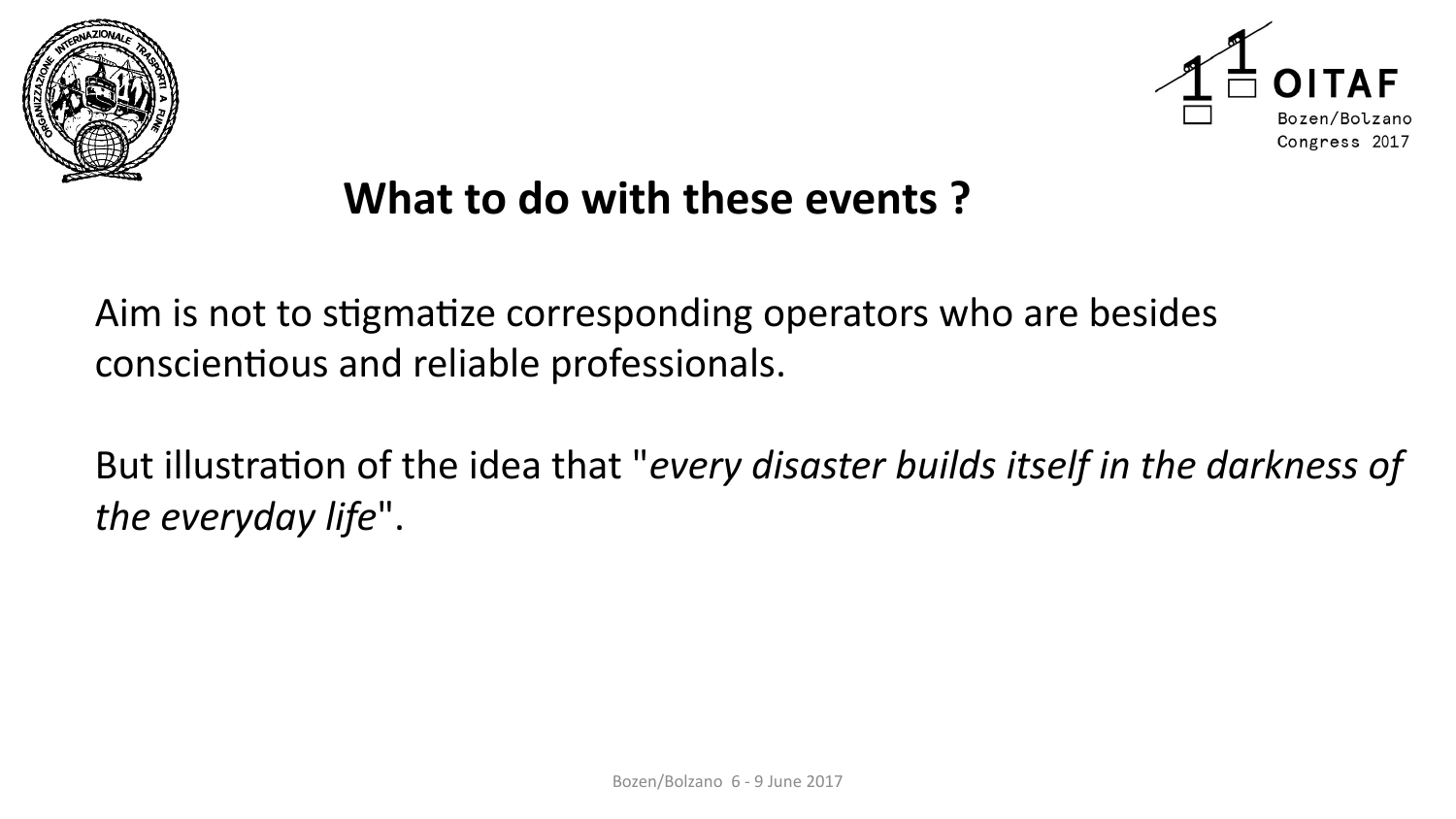

## **What to do with these events ?**



Events that do not bring a new knowledge, highlighted problems are already well known by professionals.

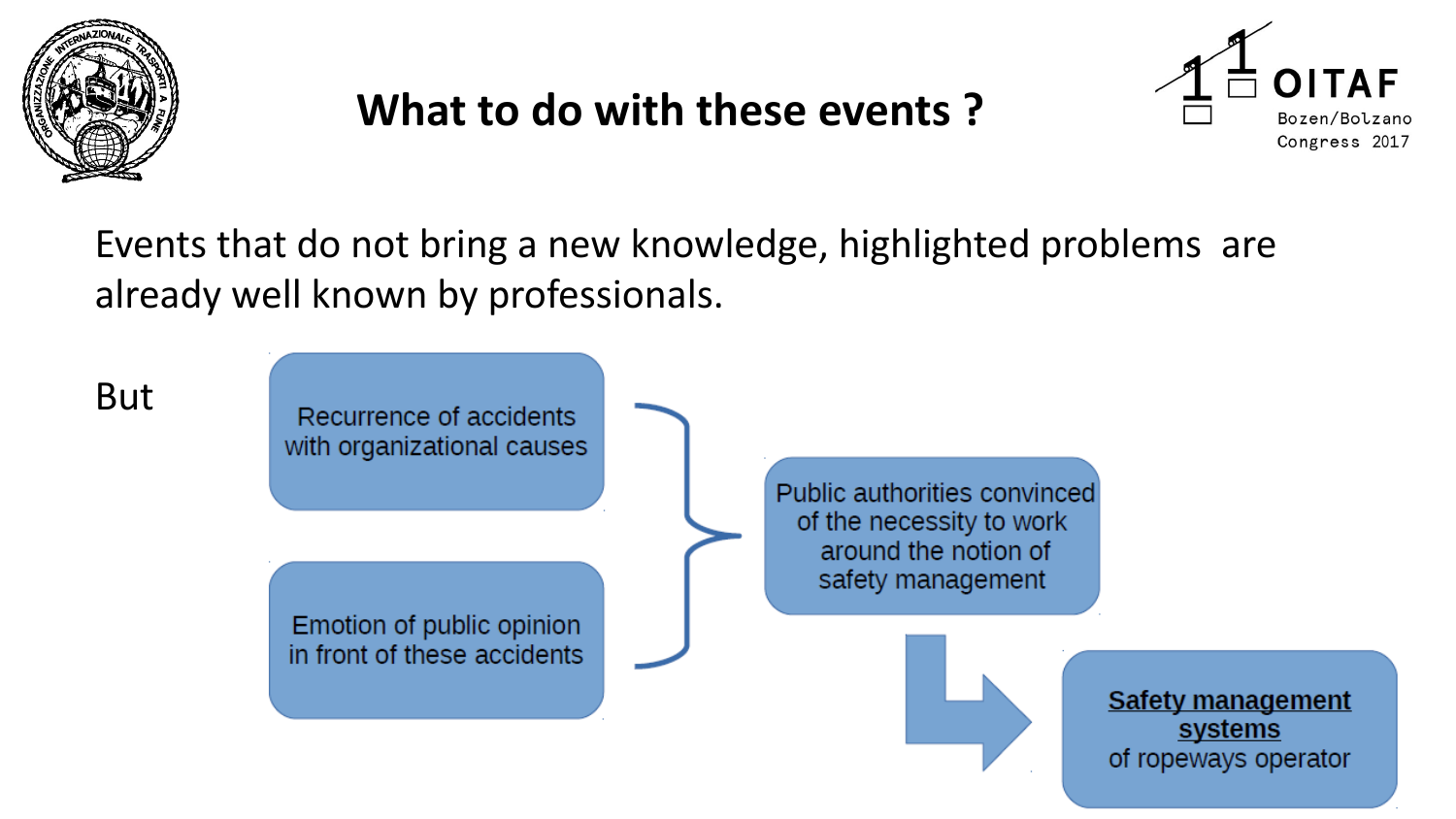



#### **What is a Safety Management System (SMS) ?**

It is an implemented system of organization by a company to master the risks bound to its activity (global approach)

SMS articulates the means, the rules, the procedures and the methods of the company according to ensure the safety of its activity

It is a method which involves the working community in the control of the risks and allows to work on the safety culture of the company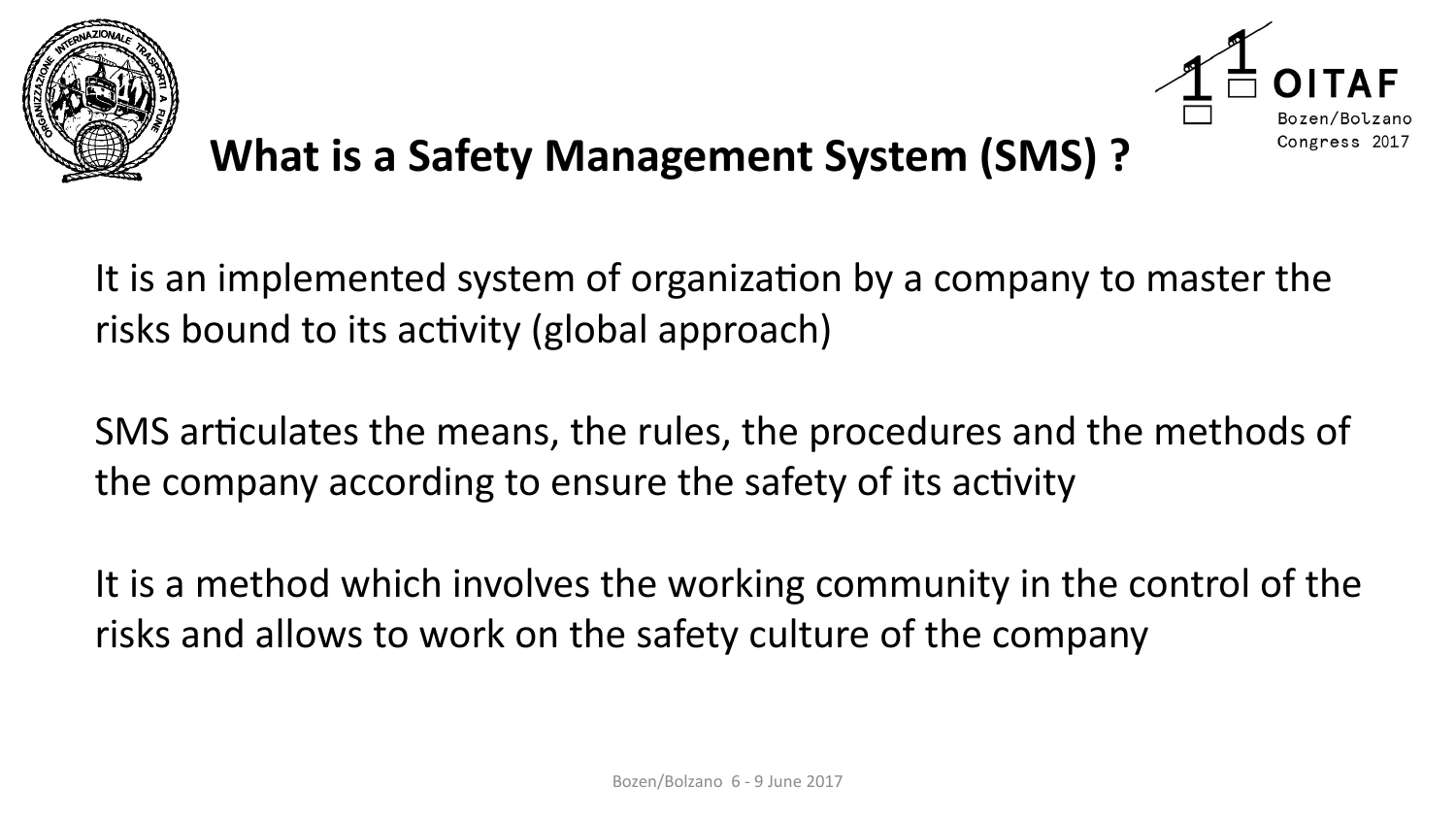

- ...



#### **What is a Safety Management System (SMS) ?**

SMS introduced in Europe further to the publication of the directive SEVESO in Europe

=> Operators of dangerous industrial activities have to develop safety management systems proportionned at the risks inherent to the installations.

Then developed in other business sectors :

- Safety of the rail transportation (european regulations),
- Urban guided transports like subways or tramways (french regulations)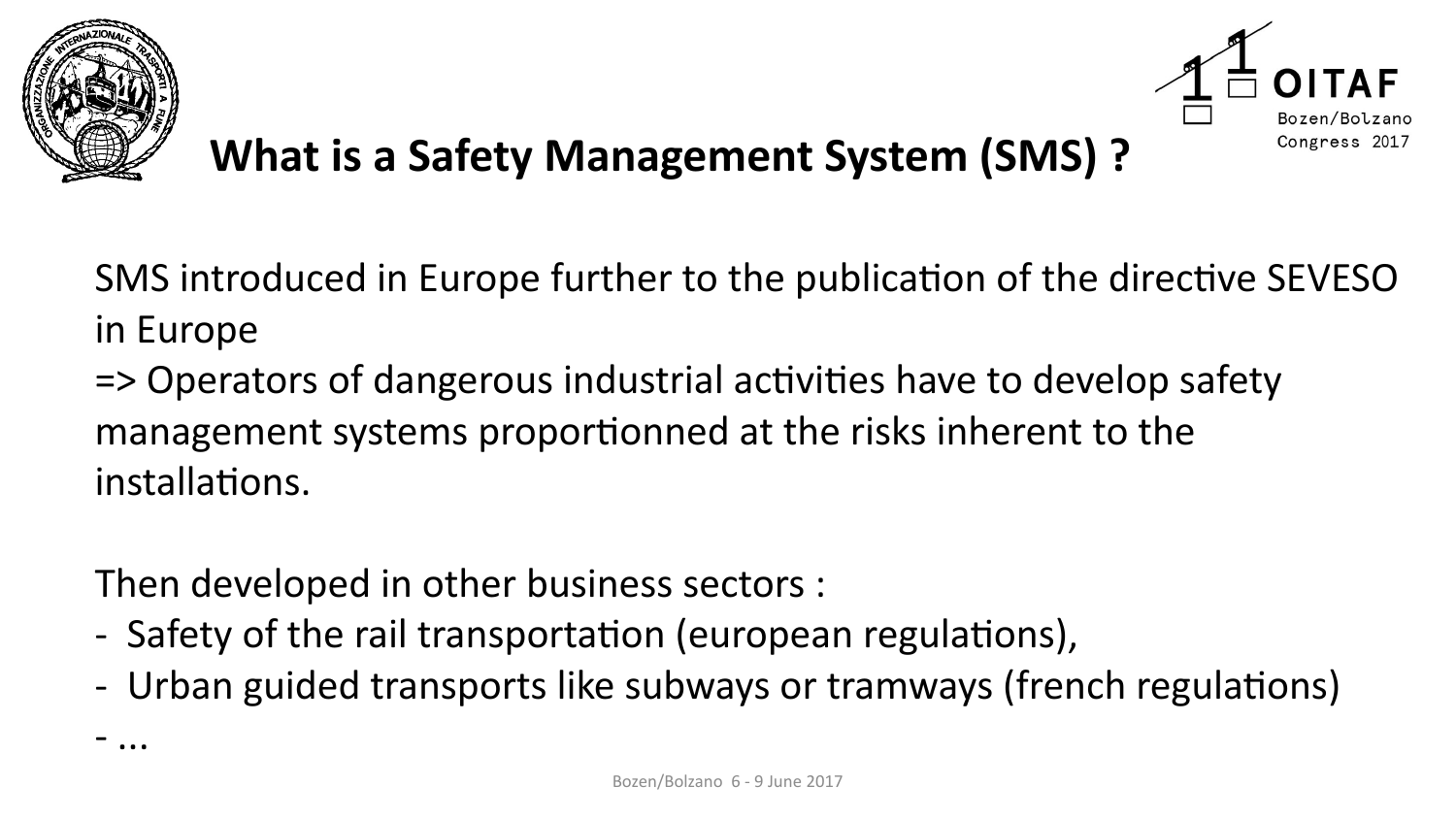



Obligation to the french ropeways operators to develop a SMS

Operators of aerial ropeways, funiculars, surface lifts, carpets are also involved

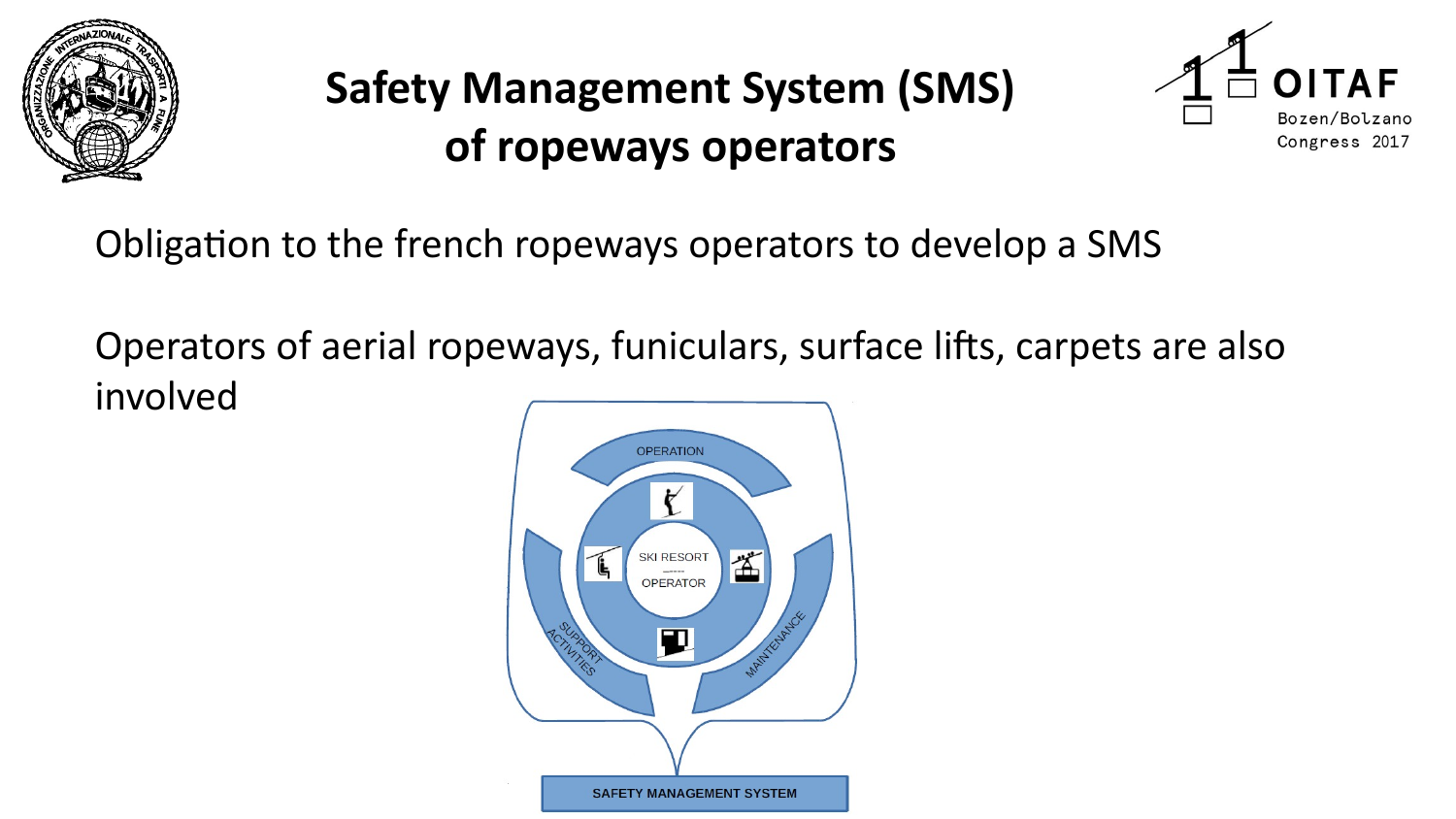





Bozen/Bolzano 6 - 9 June 2017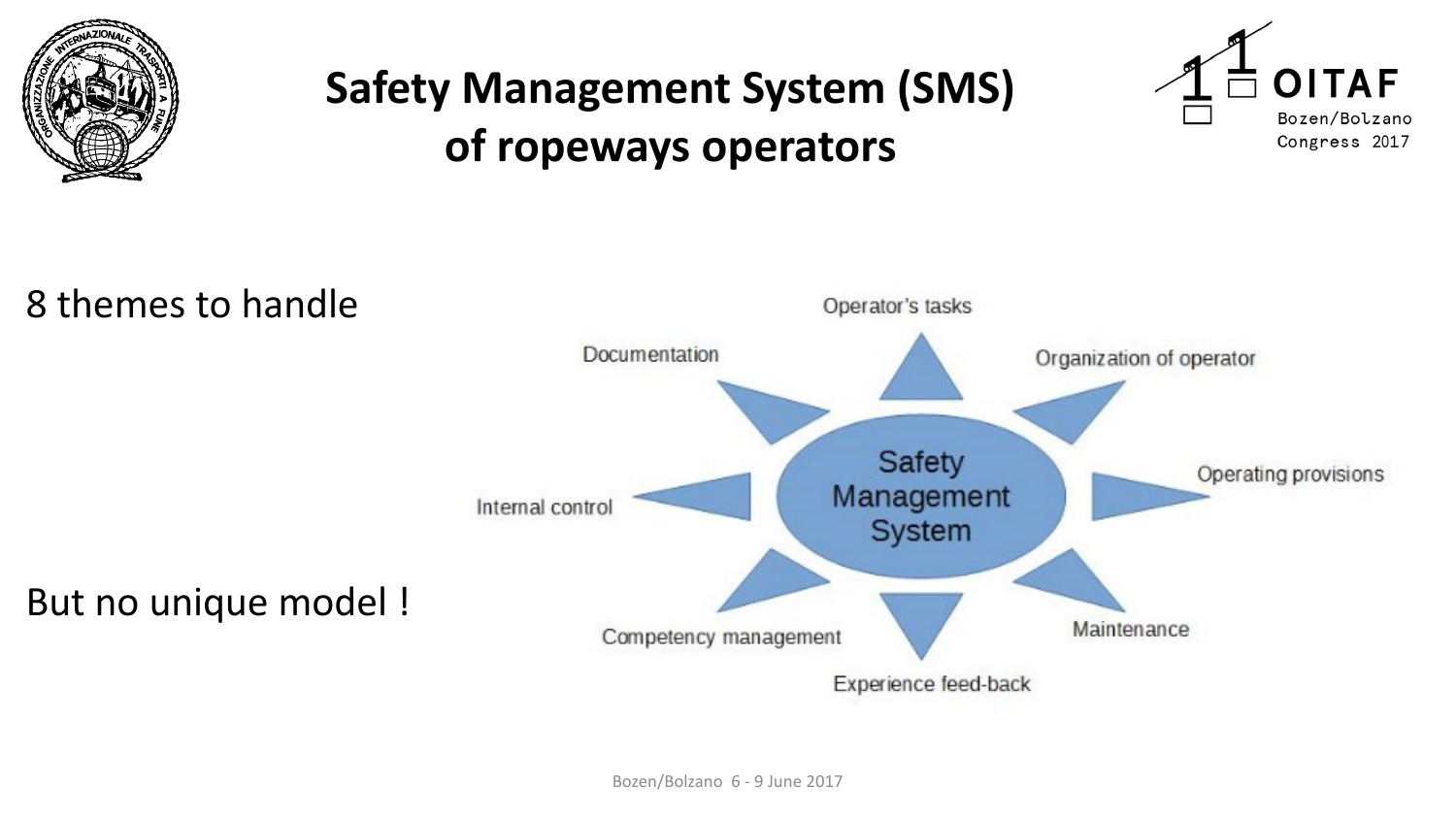



Example of theme to be handled: operation

*Definition of the organization of operation, by taking into account various situations which can be met (normal operation, exceptional circumstances, incidents or accidents).*

- Definition of the tasks and the functions
- Identification of the tasks and the functions presenting an impact on the safety (controls before opening, driving, supervision, …)
- Definition of qualifications for each tasks and functions
- Allocation of the workplaces and tasks as a function of the competence of the operating personnel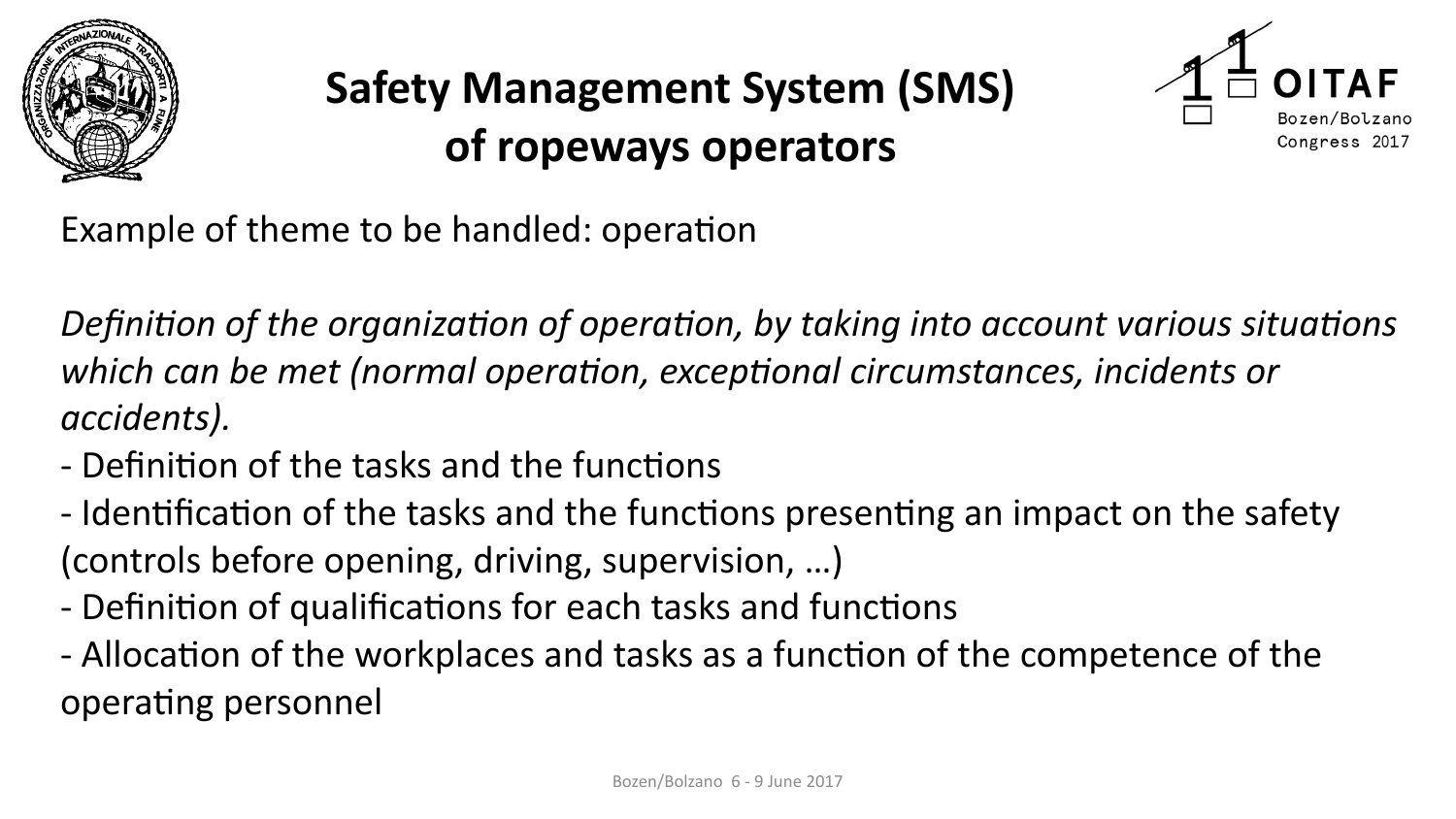



Example of theme to be handled: operation

*Definition of the organization of operation, by taking into account various situations which can be met (normal operation, exceptional circumstances, incidents or accidents).*

- Description of the principles appropriate to the company for the normal operation, for operation under exceptional circumstances (for example authorizations for bypass safety functions, definition of the compensatory measures, …)

- Definition of the procedures for the management of incidents and accidents or evacuation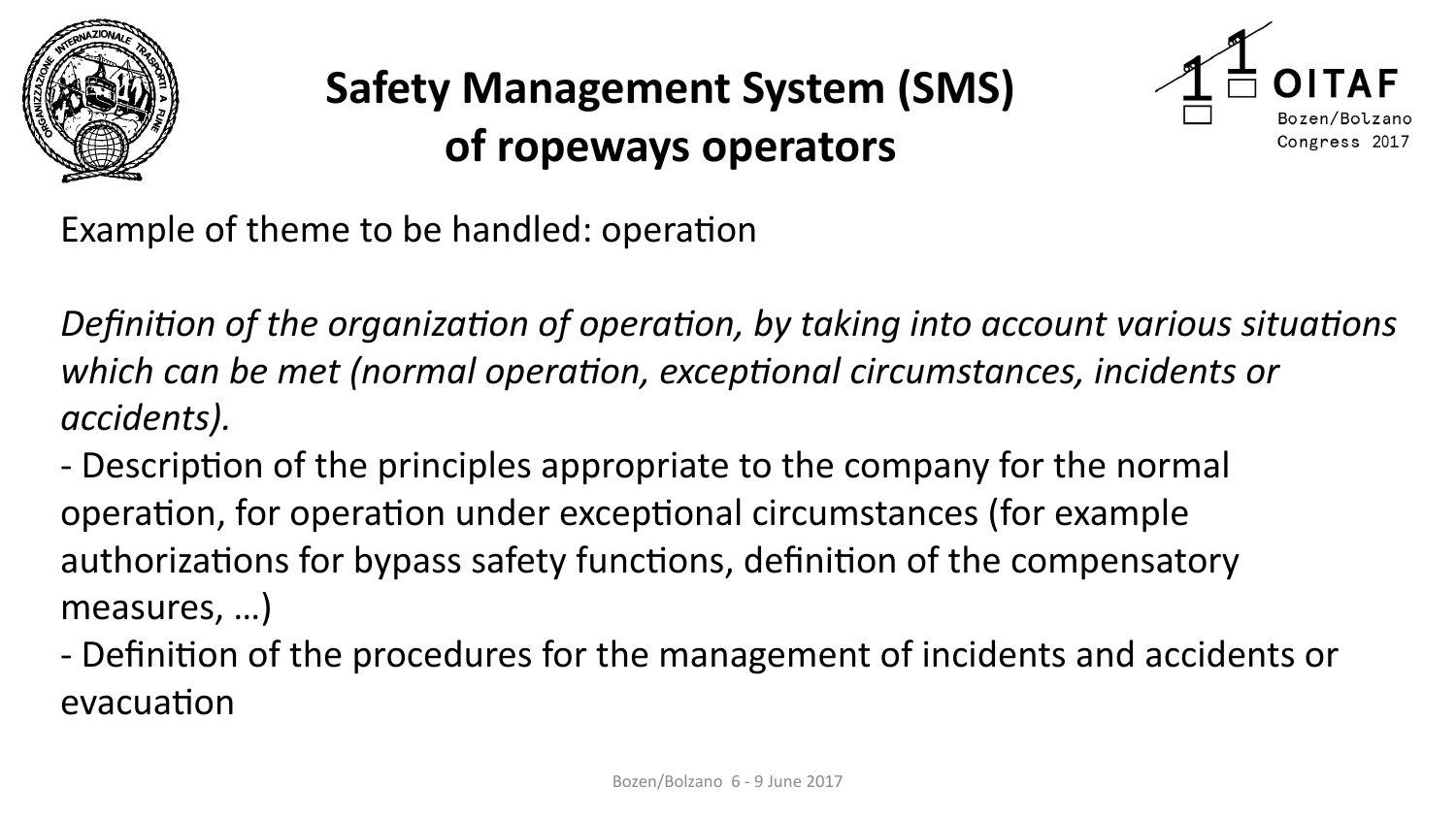

# **The way to develop in France the Safety Management System (SMS)**



Approach based on the dialogue and subjected to the experiment of operators

Implementation of a workgroup piloted by ministry of transport with the representatives of operators

Several meetings between July, 2014 and January, 2016 to define the project, negotiate the modalities of application…

During season 2014 – 2015, experiment by 8 operators, representative of various types of operators : check of their capacity to develop a SMS,work on the contents and the level of precision of the relative documents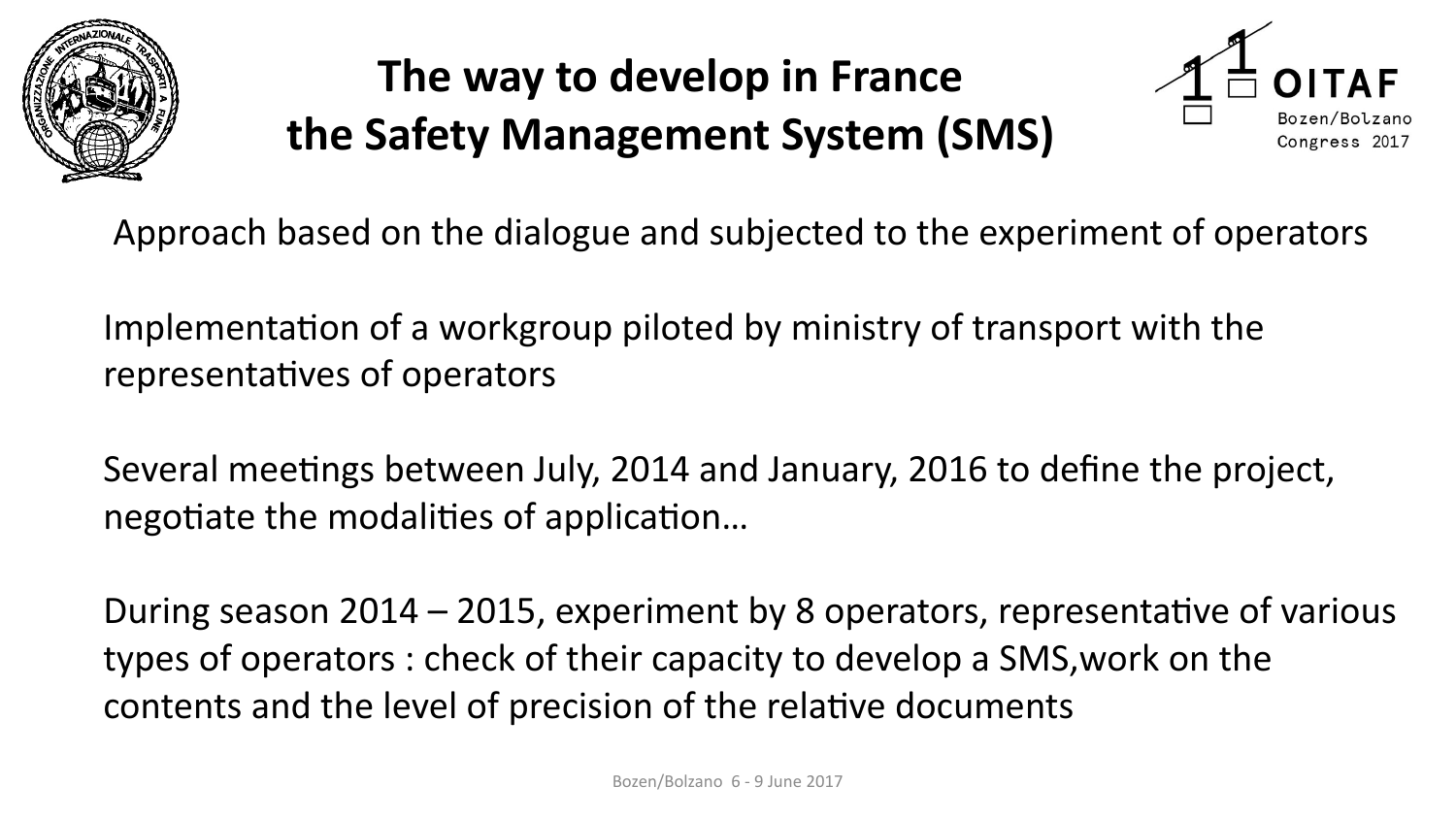

# **The way to develop in France the Safety Management System (SMS)**



Elaboration of guides by STRMTG and DSF (french national association of operators) to precise regulation and specify the contents of the safety management systems.

Elaboration of models of document by DSF to help operators to implemente their safety management systems

Implementation of meetings and trainings by ministry of transports and DSF, to present and explain SMS to operators (7 meetings, 6 trainings)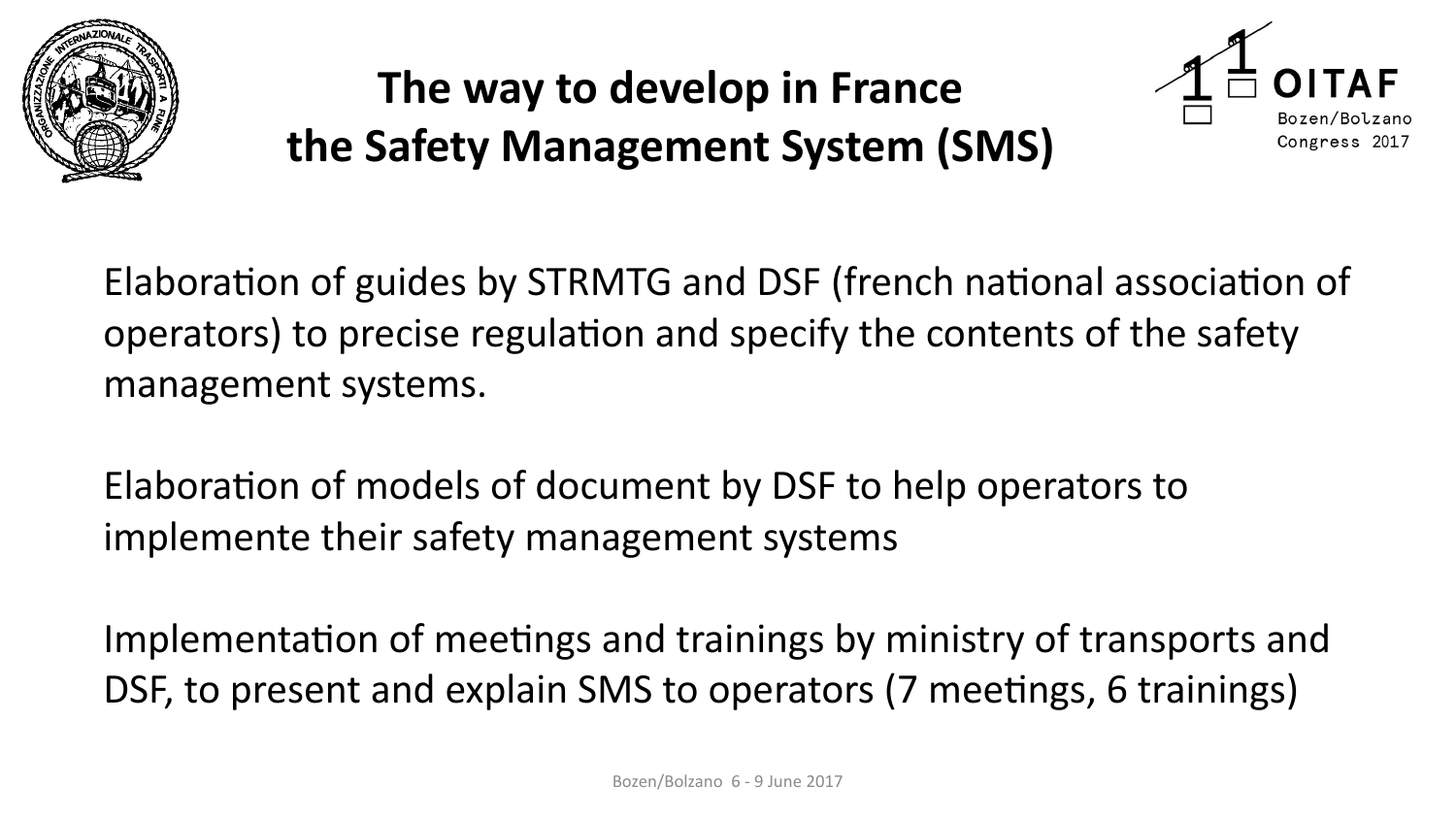

# **Schedule of implementation of Safety Management System**



October 1st, 2017, for operators having at least an aerial ropeway or a funicular

October 1st, 2019, for others operators (having only surface lifts or carpets)